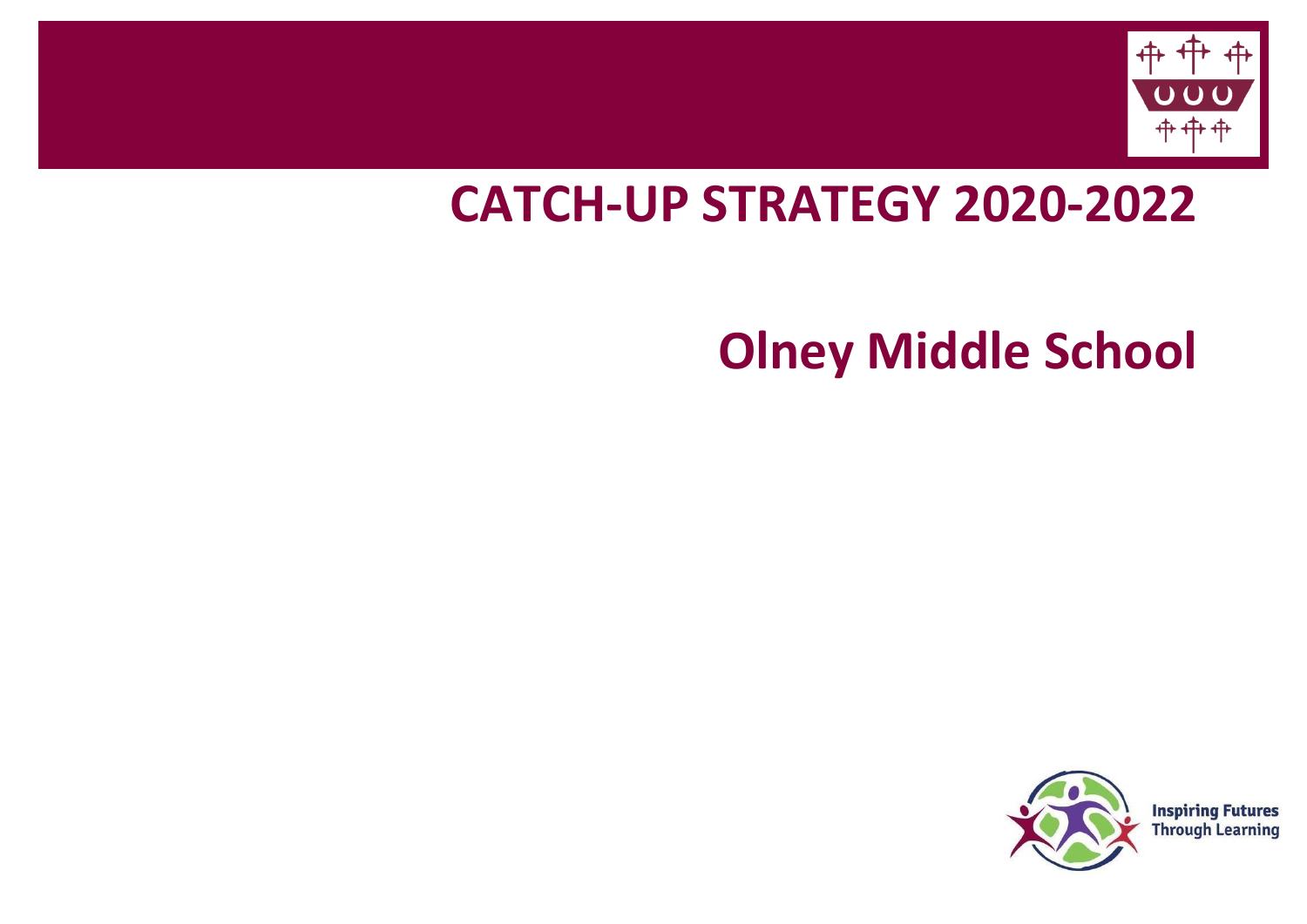#### **The IFtL Ethos and vision**

Across IFtL, we are committed to respond effectively and flexibly to the unprecedented pandemic of 2020. Striving for excellence for all, we are resolute in our ambition to overcome the additional barriers presented. We are strong, energetic and unafraid with a united sense of purpose. No barrier or problem will be too great and together we will commit to achieve our priorities for all children and our adults, with no exception. In our Trust, we are never alone. We know we are stronger together – responsible, resilient and innovative, ensuring IFtL is a fulfilling community and is a …. 'A great place to be.'

#### **Strategic Vision: Overall Impact and Outcomes 2021**

Our vision will be achieved through the following six key strategic priorities:

- **Priority 1:** Ensuring all pupils make ambitious progress to catch up, close gaps and achieve their potential.
- **Priority 2:** Ensuring a purposeful, inspiring and engaging recovery curriculum enabling children to catch up whilst nurturing their interests and talents.
- **Priority 3** Ensuring the continuous development of excellent provision and practice.
- **Priority 4:** Ensuring talented, unwavering, and pioneering system leadership for us to be leaders in education.
- **Priority 5:** Ensuring that we nurture a safe, secure and engaging environment in which we all thrive.
- **Priority 6:** Ensuring that we grow financial sustainability.

#### **1. Contextual Information**

| <b>Academic Years</b> | 2020-2022 | Date: | October 2020 |
|-----------------------|-----------|-------|--------------|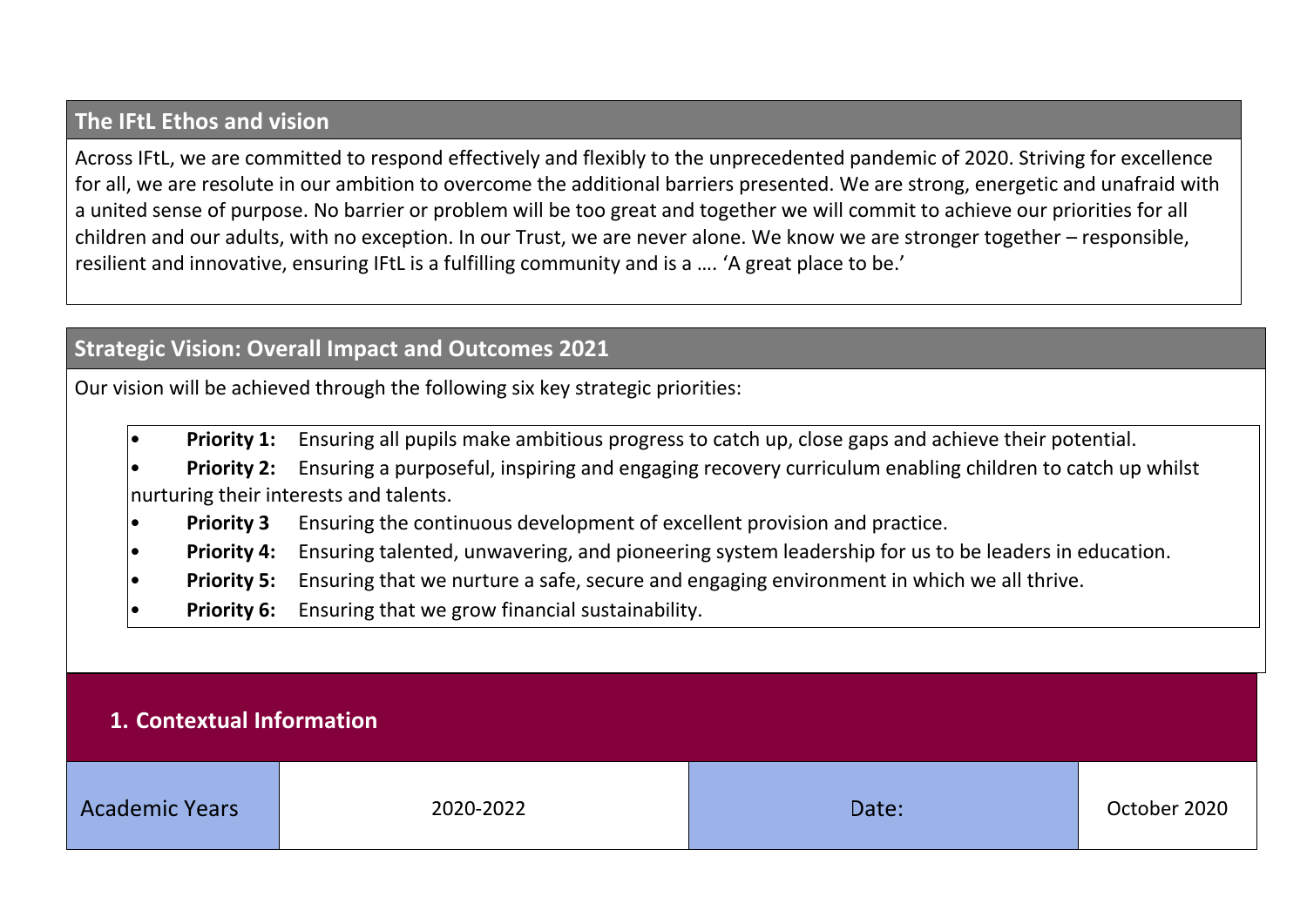| Number of<br><b>Pupils on Roll</b><br>(September<br>2020) |
|-----------------------------------------------------------|
|-----------------------------------------------------------|

Children and young people across the country have experienced unprecedented disruption to their education as a result of coronavirus (COVID-19). Those from the most vulnerable and disadvantaged backgrounds will be among those hardest hit. The aggregate impact of lost time in education will be substantial, and the scale of our response must match the scale of the challenge. Schools' allocations will be calculated on a per pupil basis, providing each mainstream school with a total of £80 for each pupil in years reception through to 11. As the catch-up premium has been designed to mitigate the effects of the unique disruption caused by coronavirus (COVID19), the grant will only be available for the 2020 to 2021 academic year. It will not be added to schools' baselines in calculating future years' funding allocations.

Schools should use this funding for specific activities to support their pupils to catch up for lost teaching over the previous months, in line with the guidance on curriculum expectations for the next academic year. Schools have the flexibility to spend their funding in the best way for their cohort and circumstances. To support schools to make the best use of this funding, the Education Endowment Foundation (EEF) has published a coronavirus (COVID-19) support guide for schools with evidence-based approaches to catch up for all students. Schools should use this document to help them direct their additional funding in the most effective way.

The EEF (Education Endowment Foundation) advises the following: Teaching and whole school strategies • Supporting great teaching • Pupil assessment and feedback • Transition support Targeted approaches • One to one and small group tuition • Intervention programmes • Extended school time

From on-going assessment of children on return to school and during school closure, specific areas have been identified as school trends in gaps of knowledge. Further to this the mental health and support for behaviour and focus in lessons is needed for pupils.

Within Maths, summer term objectives such as fractions and time were identified across school as objectives where depth of understanding was not evident. These have formed the basis of our recovery curriculum. Furthermore, use of CPA in reasoning across all strands will be a focus within Maths lessons. We are using support from the DfE Ready to Progress materials and the White Rose Hub to support teachers in adapting plans.

In writing, it has been identified that an area of focus needs to be within the children's recall and use of discrete grammatical terms in the analysis of writing and understanding the terms. Therefore, a focus on writing lessons and the planning of the pathways will have a key grammar focus, as well as ensuring ambitious vocabulary is used and understood in context, this will be supplemented by much needed work on handwriting and grammar.

Within reading sessions, we will continue to focus on the teaching and understanding of individual reading skills and how these build to the overall comprehension of the text that has been read using the VIPER approach.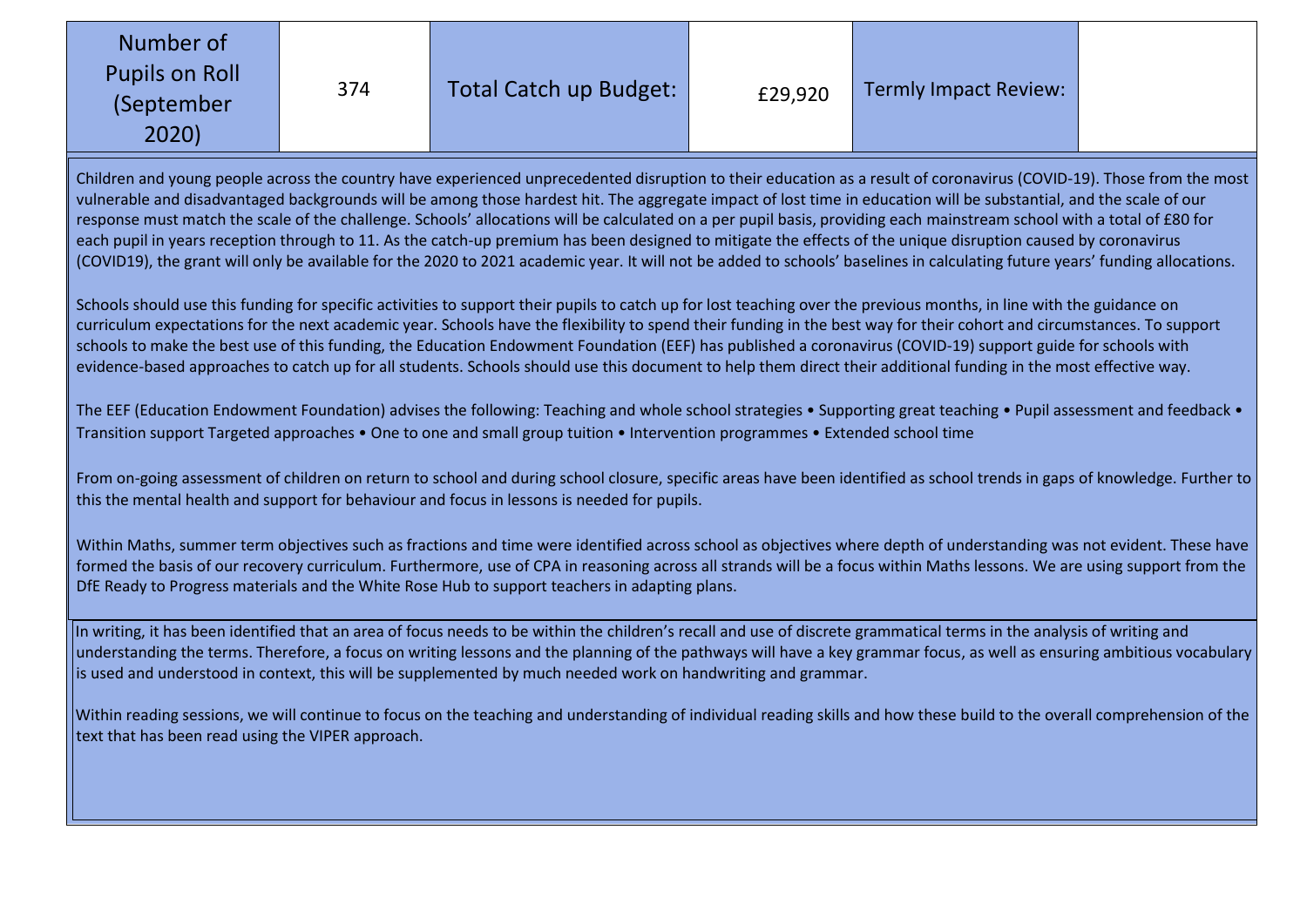### **2. Key attainment data**

| KS2 reading, writing, maths, EGPS (Mocks/<br>Cornerstones) |             | Yr3 | Yr4 | Yr5 | Yr <sub>6</sub> |  |
|------------------------------------------------------------|-------------|-----|-----|-----|-----------------|--|
| (Writing TA and others are Cornerstones)                   | Reading     | 67% | 45% | 72% | 26%             |  |
|                                                            | Writing     | 48% | 31% | 43% | 21%             |  |
|                                                            | Maths       | 63% | 25% | 55% | 22%             |  |
|                                                            | <b>EGPS</b> | 70% | 49% | 38% | 35%             |  |

### **4. Desired outcomes**

|  | <b>Barrier</b>                  | <b>Desired outcome</b>                                                                                                          |
|--|---------------------------------|---------------------------------------------------------------------------------------------------------------------------------|
|  |                                 | Staff require CPD to develop a greater understanding of Staff are better informed and have greater clarity about how to support |
|  | childrens' mental health needs. | children with mental health needs. this is a focus of daily/ weekly teaching in                                                 |
|  |                                 | the autumn term in line with the Jigsaw support.                                                                                |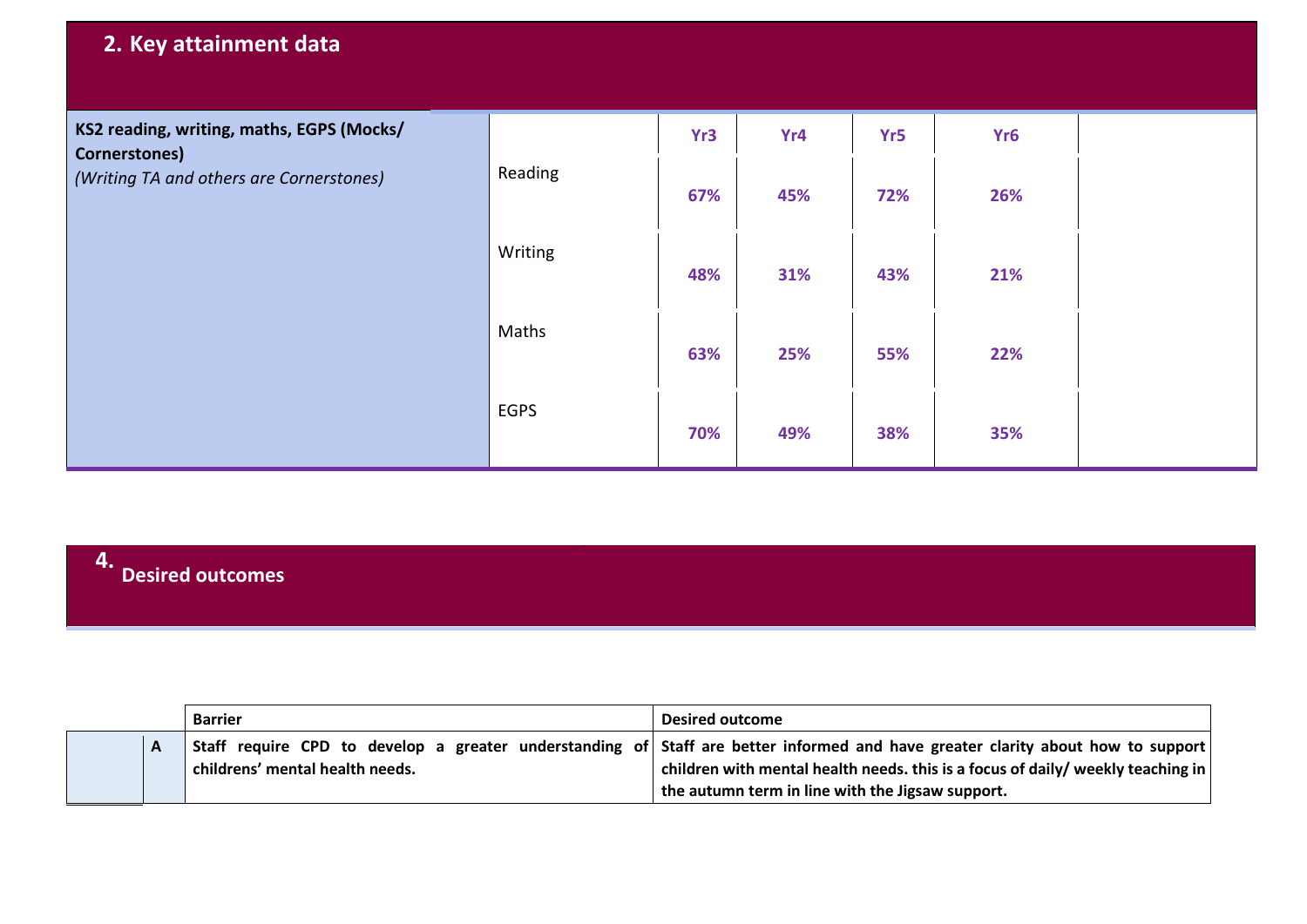| <b>Teachi</b><br>ng<br>prioriti<br><b>es</b> | B            | Staff need further development in the principles of effective<br>teaching with regards to the MASTER and supporting cognitive<br>load over the period of time. The approach can also follow with<br>regards to the Remote learning offer and how we ensure the<br>curriculum successfully flows through a blended approach | A strong remote learning offer is in place involving use of Google Classrooms<br>and all staff are trained in its use. Staff are clear of the balance of why what<br>we teach is as important in how we teach. |
|----------------------------------------------|--------------|----------------------------------------------------------------------------------------------------------------------------------------------------------------------------------------------------------------------------------------------------------------------------------------------------------------------------|----------------------------------------------------------------------------------------------------------------------------------------------------------------------------------------------------------------|
| <b>Target</b><br>ed                          | $\mathsf{C}$ | Pupils had limited access to maths materials following the CPA<br>approach during the summer term and therefore, their maths<br>attainment resilience is needed of further enhancement.                                                                                                                                    | Pupils make accelerated progress in maths from their starting points at the<br>beginning of the autumn term.                                                                                                   |
| Acade                                        | D.           | Although online learning materials provided for Reading during<br>the summer term were accessed by the majority of pupils,<br>baseline assessments indicate some learning loss and gaps in<br>knowledge.                                                                                                                   | Reading skills are much improved and rapid progress in reading ages are<br>demonstrated on a termly basis.                                                                                                     |
|                                              | E.           | Due to the emphasis on on-line learning, standards in<br>handwriting and spelling are lower than expected in terms of<br>ARE.                                                                                                                                                                                              | Pupils make accelerated progress in writing and spelling skills from their<br>starting points at the beginning of the Autumn Term.                                                                             |
| Wider<br>support                             | F.           | routines and have a limited attention span linked to difficulties<br>experienced due to COVID 19 and lack of structured learning<br>experiences since March 2020.                                                                                                                                                          | A minority of pupils are struggling to settle back into class All pupils are able to focus on their learning during lessons and behaviour<br>incidents are minimal.                                            |

| 5. Impact Towards Long Term Outcomes 2020-2022 |                               |                               |  |  |  |  |
|------------------------------------------------|-------------------------------|-------------------------------|--|--|--|--|
| <b>Autumn 2020 - Milestones</b>                | <b>Summer 2021-Milestones</b> | <b>Spring 2022-Milestones</b> |  |  |  |  |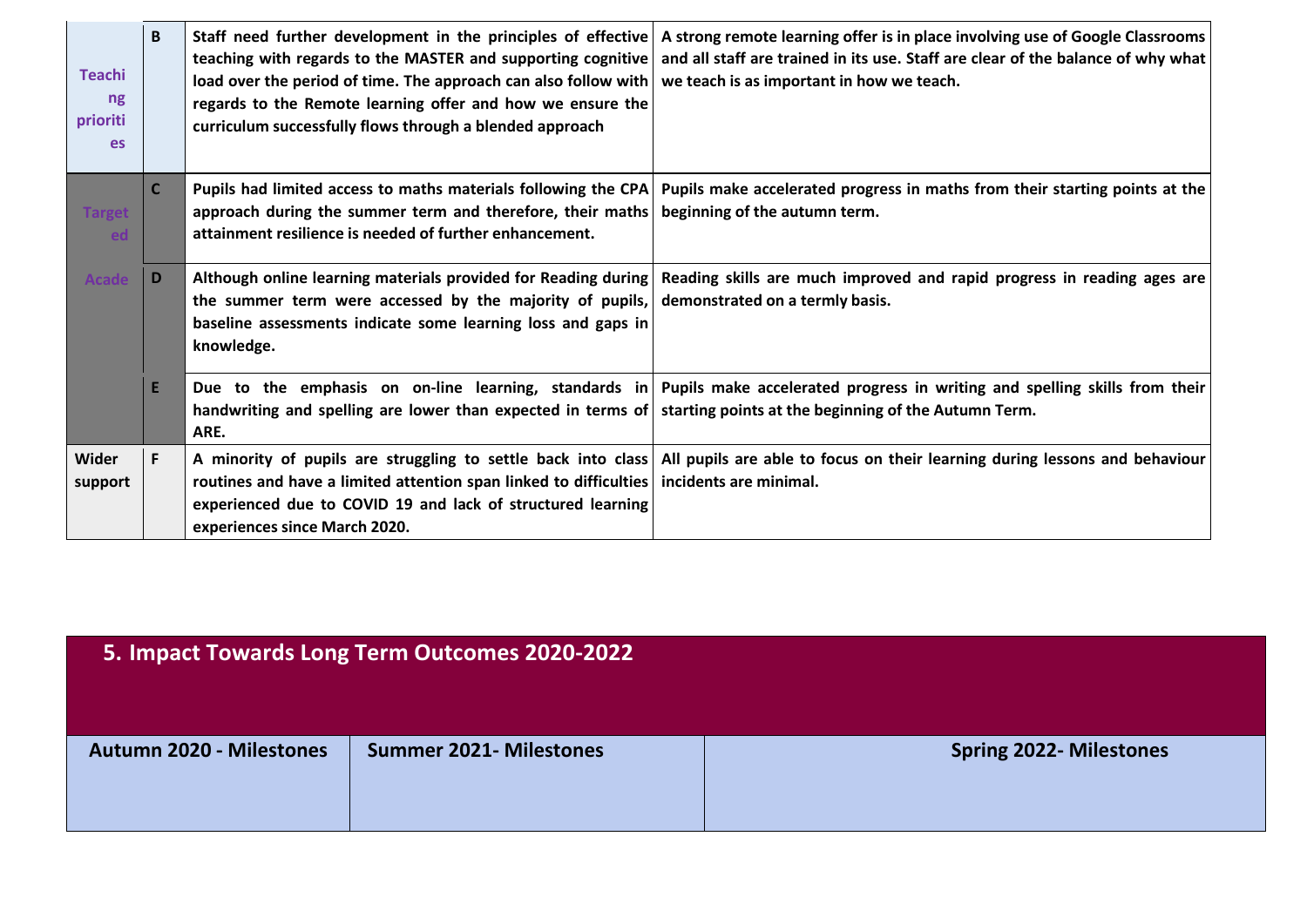| <b>Teaching Priorities</b>                                                                                                                 | Staff beginning to embed the practices needed                                                                                                                           | All staff are quipped for early recognition of children's mental health needs.                                           |
|--------------------------------------------------------------------------------------------------------------------------------------------|-------------------------------------------------------------------------------------------------------------------------------------------------------------------------|--------------------------------------------------------------------------------------------------------------------------|
|                                                                                                                                            | Baseline of need for mental health and with pupils able to receive the support needed                                                                                   |                                                                                                                          |
| training begun                                                                                                                             |                                                                                                                                                                         | The profile of PSHE is raised throughout school and lessons are taking place                                             |
|                                                                                                                                            |                                                                                                                                                                         | on a daily/ weekly basis which support he mental health needs of all pupils.                                             |
| <b>Targeted Academic support</b><br>Gaps are identified for ALL pupils, and<br>planning is informing the needs for<br><b>lintervention</b> | are having an impact- a clear plan to close all gaps<br>by Spring 2022 in place                                                                                         | Pupils are receiving the support and interventions Progress has swiftly moved with pupils in line with expected outcomes |
| <b>Wider Support</b><br>Protective behaviour training for all<br>staff completed                                                           | Staff showing an effective understanding and<br>embedding into day to day practice<br>SLT have an acute awareness of the needs of<br>specific pupils and supporting all | All pupils effectively engaged in learning                                                                               |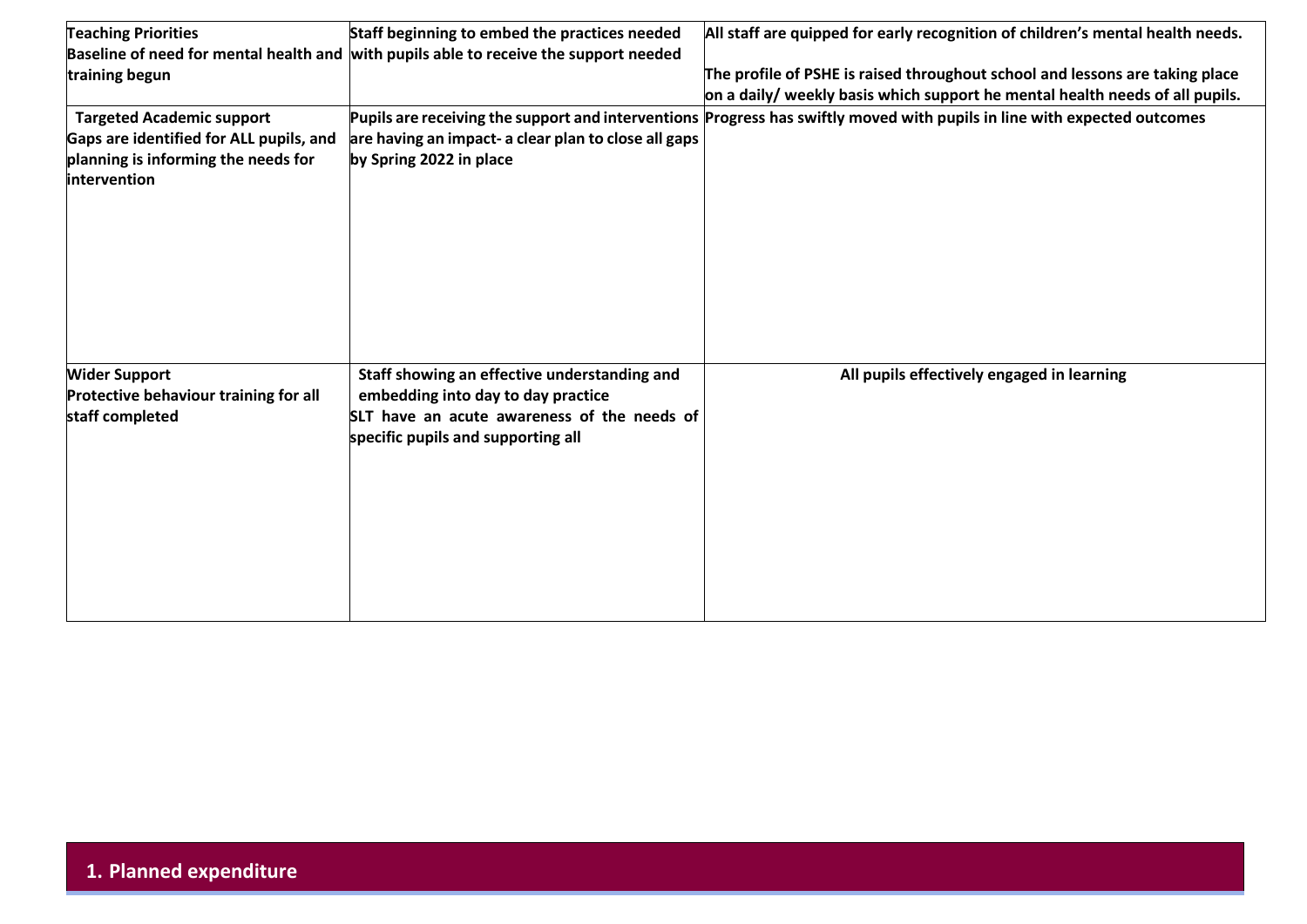| <b>Academic year</b>                                                                                                                                                                                                              | September 2020 to July 2022                                                                                                                                                                        |                                                                                                                                                                    |                                                                                                                                                            |                         |                                                                  |
|-----------------------------------------------------------------------------------------------------------------------------------------------------------------------------------------------------------------------------------|----------------------------------------------------------------------------------------------------------------------------------------------------------------------------------------------------|--------------------------------------------------------------------------------------------------------------------------------------------------------------------|------------------------------------------------------------------------------------------------------------------------------------------------------------|-------------------------|------------------------------------------------------------------|
| <b>Desired outcome</b>                                                                                                                                                                                                            | Chosen action /<br>approach                                                                                                                                                                        | What is the<br>evidence and<br>rationale for this<br>choice?                                                                                                       | How will you ensure it is<br>implemented well?                                                                                                             | <b>Staff</b><br>lead    | When will you<br>review<br>implementation?                       |
| Staff are better informed and<br>have greater clarity about how<br>to support children with mental<br>health needs. this is a focus of<br>daily/ weekly teaching in the<br>autumn term in line with the<br>Jigsaw support.        | <b>Staff CPD</b><br>Parent meeting for<br>Jigsaw approach<br>Daily check ins for pupils<br>Introduction of<br>emotional walls with<br>pupils taught about<br>feelings and how to deal<br>with them | <b>Ann Mastin 'Ordinary</b><br>Magic'<br><b>Document impact on</b><br>mental health across<br>schools-YST Mental<br>health report<br><b>NHS report</b>             | <b>Lesson observations</b><br><b>Pupil voice</b><br><b>Feedback from all stakeholders</b><br><b>Renew consultation</b><br><b>Presentation to governors</b> | <b>ES</b>               | September 2021                                                   |
| A strong remote learning offer<br>is in place involving use of<br><b>Google Classrooms and all staff</b><br>are trained in its use. Staff are<br>clear of the balance of why<br>what we teach is as important<br>in how we teach. | <b>Staff meeting</b><br><b>IFTL Remote learning team</b><br>plan and cpd<br><b>Lesson demonstrations</b><br>through the use of Swivl                                                               | <b>EEF Remote learning</b><br>offer<br><b>Rosen shines Principles</b><br>of effective instruction<br><b>Cambridge Great</b><br><b>Teaching Toolkit</b>             | <b>Feedback from parents</b><br><b>Remote and in class lesson</b><br>observation<br><b>Work scrutiny</b>                                                   | <b>GY HL</b>            | <b>Termly</b>                                                    |
| <b>Pupils</b><br>make<br>accelerated<br>progress in maths from their<br>starting points at the beginning<br>of the autumn term.                                                                                                   | <b>Teacher support and lesson</b><br>demonstrations<br>1:1 and small group<br>interventions by MPS Teacher<br>based on work and<br>cornerstones gap analysis                                       | <b>EEF Reading strategy</b><br>document<br><b>Great teaching toolkit</b><br><b>EEF toolkit</b><br><b>NCTEM Maths mastery</b><br><b>Enigma Maths Hub</b><br>support | <b>Lesson and intervention</b><br>observations<br><b>Responsive teaching planning</b><br>monitoring<br><b>Work scrutiny</b><br><b>Pupil Voice</b>          | <b>NK</b>               | <b>Termly based on</b><br>cornerstones reports and<br><b>TAs</b> |
| <b>Reading</b><br>skills<br>are<br>much<br>improved and rapid progress in<br>reading ages are demonstrated<br>on a termly basis.                                                                                                  | <b>Teacher support and lesson</b><br>demonstrations<br>1:1 and small group<br>interventions by MPS Teacher<br>based on work and<br>cornerstones gap analysis                                       | <b>EEF Reading strategy</b><br>document<br><b>Great teaching toolkit</b><br><b>EEF toolkit</b>                                                                     | <b>Lesson and intervention</b><br>observations<br><b>Responsive teaching planning</b><br>monitoring<br><b>Work scrutiny</b><br><b>Pupil Voice</b>          | <b>NRA</b><br><b>JH</b> | <b>Termly based on</b><br>cornerstones reports and<br><b>TAs</b> |